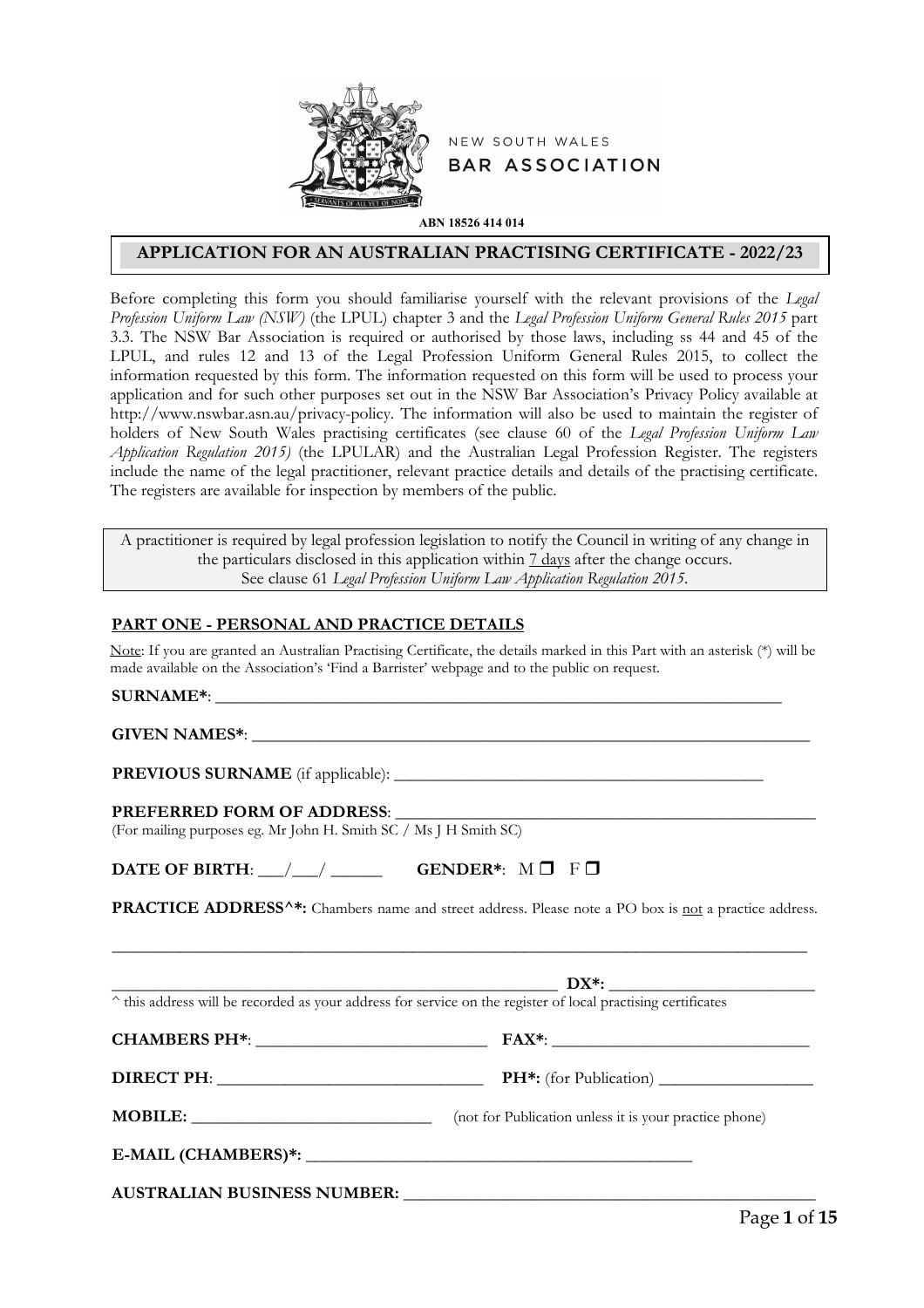| RESIDENTIAL ADDRESS (not for publication <i>unless</i> it is also your practice address): |                                                                                                                                                                                                                               |                                                                                                                           |  |  |  |  |
|-------------------------------------------------------------------------------------------|-------------------------------------------------------------------------------------------------------------------------------------------------------------------------------------------------------------------------------|---------------------------------------------------------------------------------------------------------------------------|--|--|--|--|
|                                                                                           |                                                                                                                                                                                                                               |                                                                                                                           |  |  |  |  |
|                                                                                           | <b>SUBURB:</b> ________________________                                                                                                                                                                                       |                                                                                                                           |  |  |  |  |
|                                                                                           |                                                                                                                                                                                                                               |                                                                                                                           |  |  |  |  |
|                                                                                           | PHONE:                                                                                                                                                                                                                        |                                                                                                                           |  |  |  |  |
|                                                                                           |                                                                                                                                                                                                                               |                                                                                                                           |  |  |  |  |
|                                                                                           | PART TWO - PROFESSIONAL DETAILS                                                                                                                                                                                               |                                                                                                                           |  |  |  |  |
| 2.1                                                                                       | Please give details of your tertiary academic qualifications:                                                                                                                                                                 |                                                                                                                           |  |  |  |  |
| $\left( a\right)$                                                                         | Academic qualifications in law                                                                                                                                                                                                |                                                                                                                           |  |  |  |  |
|                                                                                           | Qualification and name of institution                                                                                                                                                                                         | Year awarded                                                                                                              |  |  |  |  |
|                                                                                           |                                                                                                                                                                                                                               | <u> 1989 - Johann Stoff, deutscher Stoff</u>                                                                              |  |  |  |  |
|                                                                                           |                                                                                                                                                                                                                               | <u> Listen van die Stad van die Stad van die Stad van die Stad van die Stad van die Stad van die Stad van die Stad va</u> |  |  |  |  |
| (b)                                                                                       | Other academic qualifications                                                                                                                                                                                                 |                                                                                                                           |  |  |  |  |
|                                                                                           | Qualification and name of institution                                                                                                                                                                                         | Year Awarded                                                                                                              |  |  |  |  |
|                                                                                           |                                                                                                                                                                                                                               |                                                                                                                           |  |  |  |  |
|                                                                                           | the control of the control of the control of the control of the control of the control of the control of the control of the control of the control of the control of the control of the control of the control of the control |                                                                                                                           |  |  |  |  |
| $2.2\,$                                                                                   | Please list any other languages that you speak and can confidently use in place of English<br>when acting for a client who speaks little or no English (please note this question is<br>optional):                            |                                                                                                                           |  |  |  |  |
| 2.3                                                                                       | Which of the following best describes your CURRENT profession?<br>(Please tick only one category)                                                                                                                             |                                                                                                                           |  |  |  |  |
|                                                                                           | Student<br>$[ \quad ]$                                                                                                                                                                                                        |                                                                                                                           |  |  |  |  |

- [ ] Practising as a solicitor in New South Wales
- [ ] Practising as a barrister in another state or territory<br>[ ] Practising as a solicitor or solicitor and barrister in a
- Practising as a solicitor or solicitor and barrister in another state or territory
- [ ] Government Lawyer (please specify) \_\_\_\_\_\_\_\_\_\_\_\_\_\_\_\_\_\_\_\_\_\_\_\_\_\_\_\_\_\_\_\_\_\_\_\_\_\_
- [ ] Other (please specify): \_\_\_\_\_\_\_\_\_\_\_\_\_\_\_\_\_\_\_\_\_\_\_\_\_\_\_\_\_\_\_\_\_\_\_\_\_\_\_\_\_\_\_\_\_\_\_\_\_\_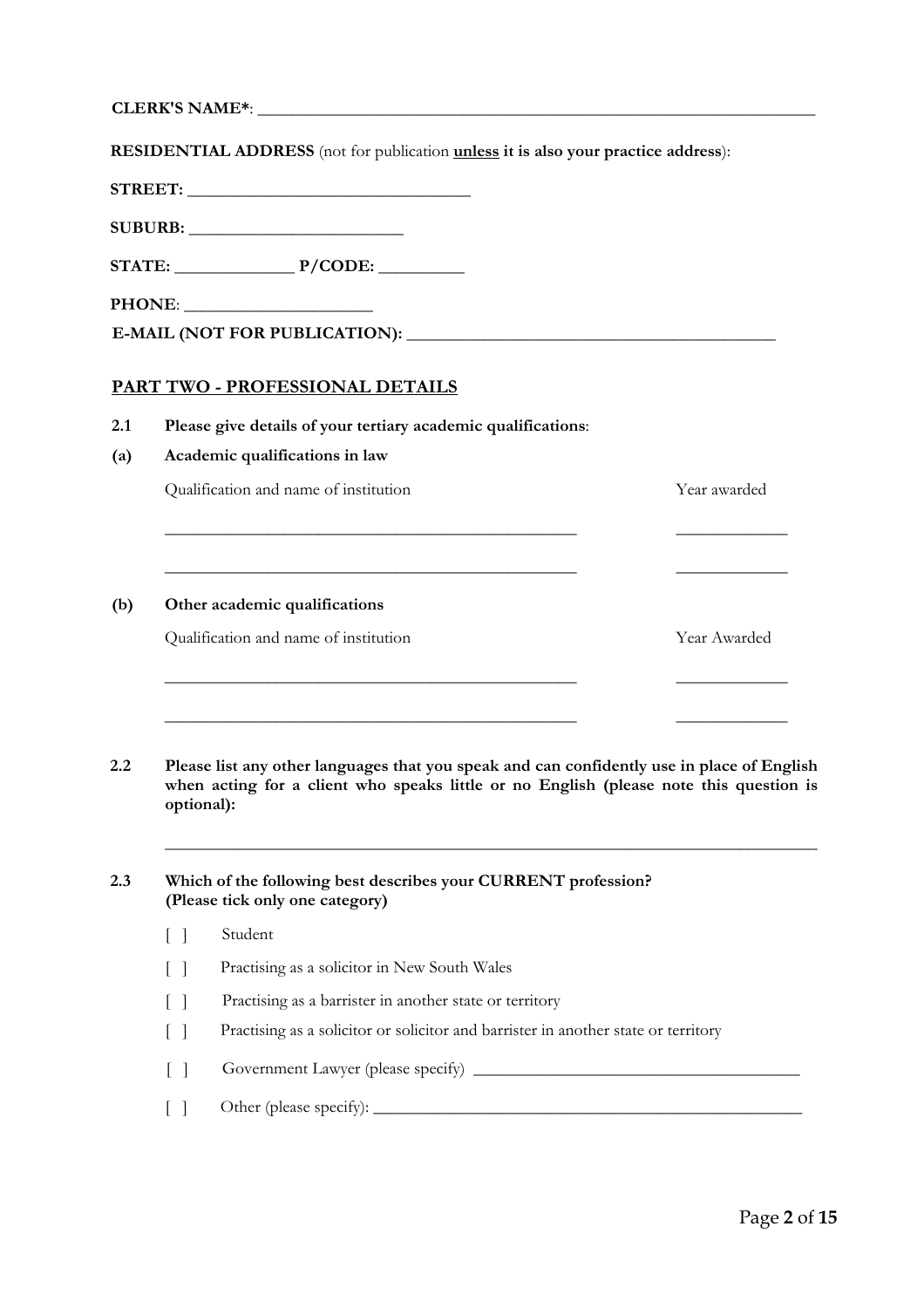- **2.4 Will practising as a barrister in NSW be your principal endeavour?**  YES  $\square$  NO  $\square$
- **2.5 If not, what portion of your time do you expect to spend practising as a barrister in New South Wales?** Please provide details:
- **2.6 Date of admission by the Supreme Court of NSW:** \_\_\_\_\_\_\_\_\_\_\_\_
- **2.7 If you are not admitted in NSW, please provide details of your first admission in another other Australian jurisdiction.**

State/Territory: Date: Category:

**A certified copy of your certificate of admission MUST be enclosed with this application** 

- **2.8 Please provide details of other countries in which you are eligible to practise:**
- **2.9 Is your admission in any jurisdiction in Australia or overseas subject to any conditions?**

YES  $\Box$  NO  $\Box$  If YES, please provide details.

#### **2.10 Have you previously applied for or held any Australian practising certificate?**

YES  $\Box$  NO  $\Box$  If YES please attach details. If you have held more than one Australian practising certificate, please list, in chronological order, the dates held and details of the issuing authority.

If you have held a practising certificate issued by a regulatory authority other than the NSW Bar Association, please attach details and a certificate of good standing/statement of status (the certificate is to be no older than 2 months) from each such authority that has issued you with a practising certificate.

#### **2.11 Have you previously held any practising certificate in a foreign country?**

YES  $\Box$  NO  $\Box$  If YES please attach details and a certificate of good standing (the certificate is to be no older than 2 months) from each regulatory authority that has issued you with a practising certificate

## **2.12 Have you ever been refused a practising certificate?**

YES  $\Box$  NO  $\Box$  If YES please provide details

#### **2.13 Have you made an application for a practising certificate to any other regulatory authority that has not yet been determined?**

YES  $\Box$  NO  $\Box$  If YES, please provide details.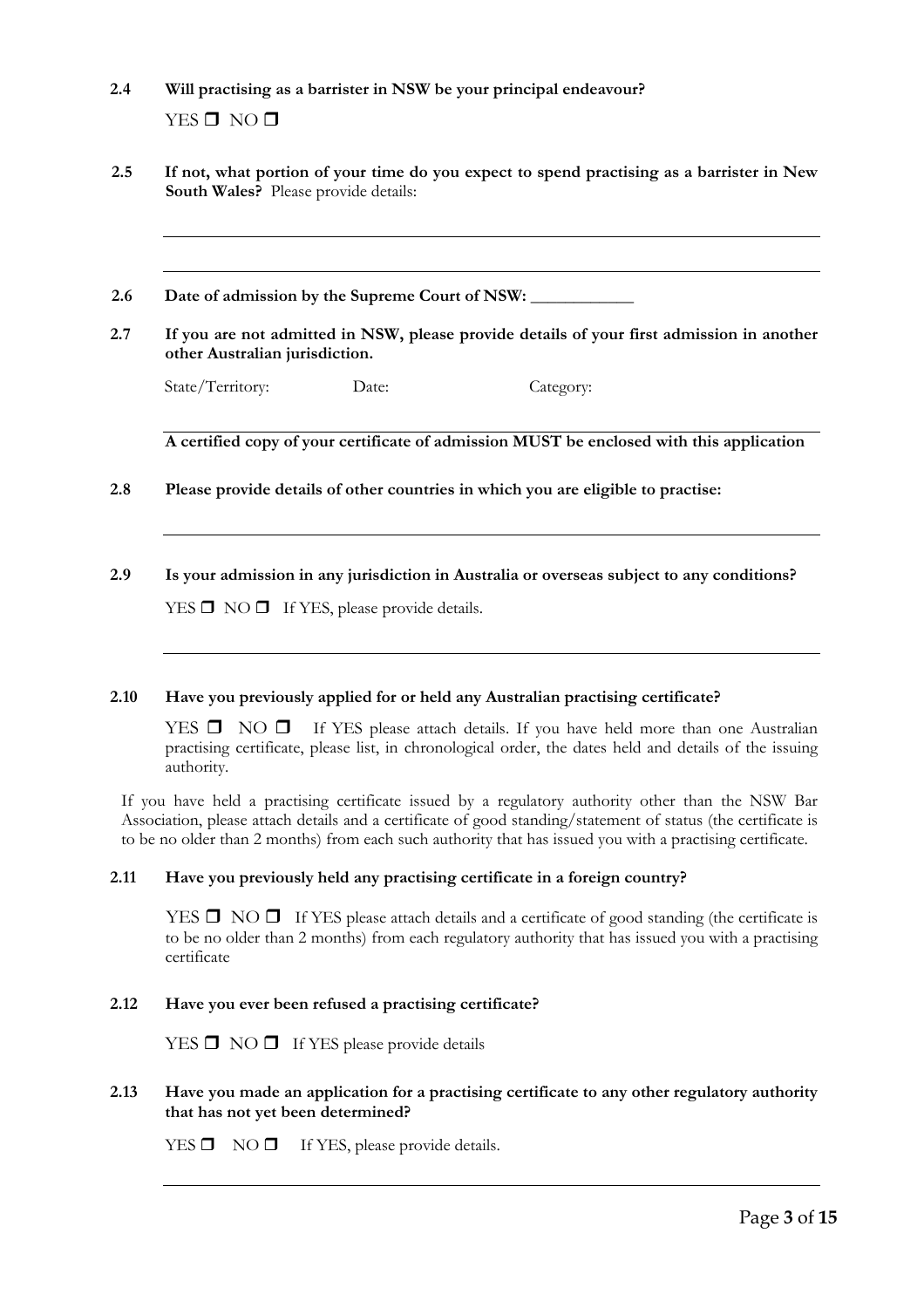## **2.14 Do you hold a current practising certificate issued in any jurisdiction?**

YES  $\Box$  NO  $\Box$  If YES, please provide details. If you hold an Australian practising certificate, please provide confirmation of the date on which you surrendered this practicing certificate.

#### **2.15 If you hold a current practising certificate, is it subject to any conditions?**

YES  $\Box$  NO  $\Box$  NOT APPLICABLE  $\Box$  If YES, please provide details.

**2.16 Will NSW be your principal place of practice during the currency of the practising certificate applied for?** *[note Legal Profession Uniform Law (NSW) s44(4) & (5)]*

YES  $\Box$  NO  $\Box$ 

#### **2.17 On what date do you wish to commence to practise at the NSW Bar? \_**\_\_\_\_\_\_\_\_\_\_\_\_\_\_\_\_

Your practising certificate will only be issued to commence on that date, if all documentation is in order and the Bar Council has determined to grant the practising certificate by that date.

# You should confirm whether your practising certificate has been issued before you practise.

Please note that practising certificates cannot be backdated.

## **2.18 Have you previously undertaken pupilage or any part of the Reading Program?**

YES  $\Box$  NO  $\Box$  If YES, please attach details and proof of completion.

## **2.19 Have you been appointed Queen's Counsel or Senior Counsel in another jurisdiction?**

YES  $\Box$  NO  $\Box$  If YES, please state jurisdiction and date of appointment

## **PART THREE – FIT AND PROPER PERSON**

The *Legal Profession Uniform Law (NSW)* requires disclosure of automatic show cause events (serious offences, tax offences and certain bankruptcy matters). You should consider s87 of the Uniform Law, along with the definitions in s6 when answering questions 3.1 and 3.2.

## **3.1 Have you ever been convicted (conviction includes a finding of guilt or the acceptance of a guilty plea, whether or not a conviction is recorded) of a serious offence or a tax offence?**

YES  $\Box$  NO  $\Box$  If YES, you must provide details of the event and a statement explaining why, despite the event, you consider yourself to be a fit and proper person to hold a NSW practising certificate.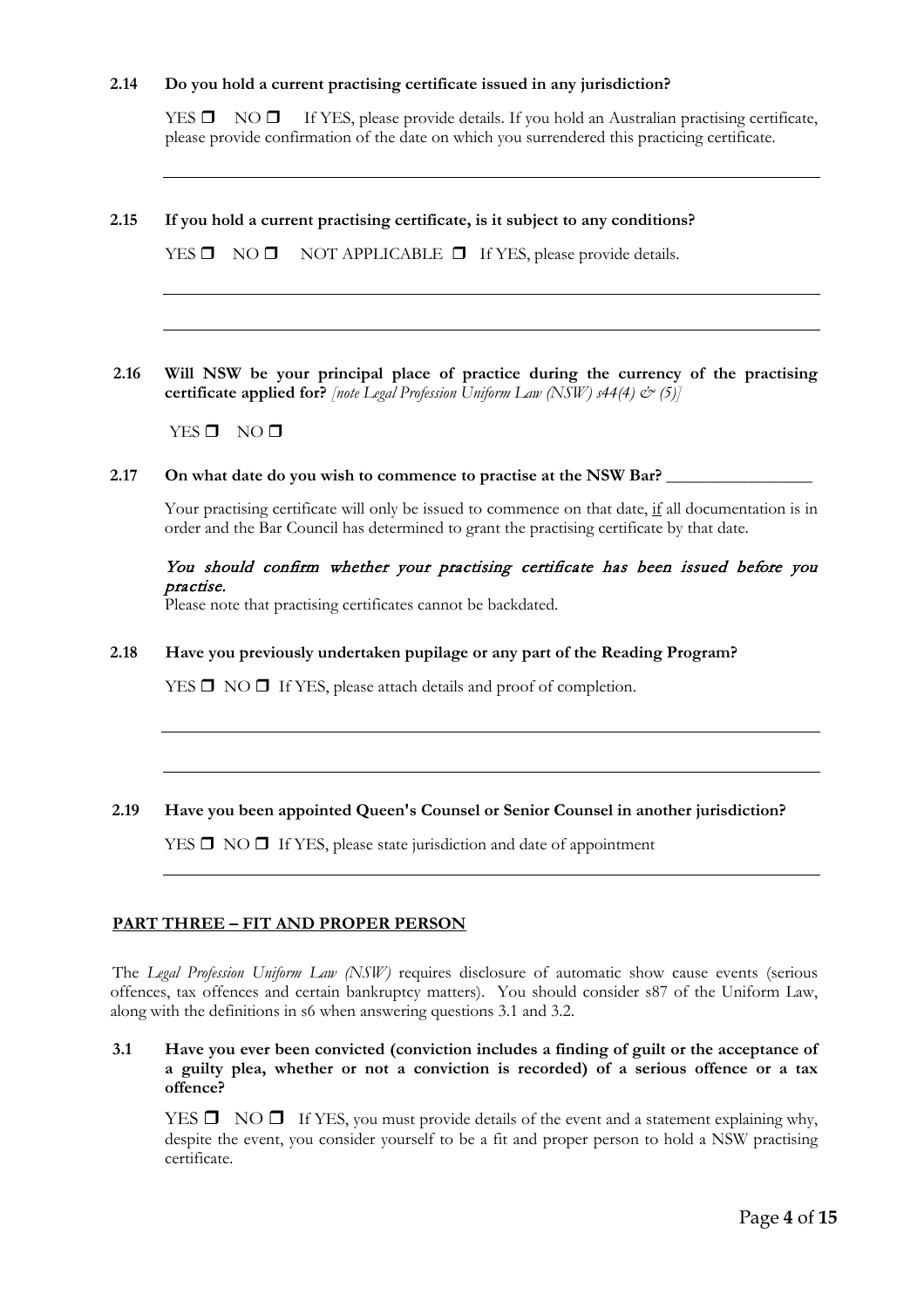## **3.2 Have you ever become bankrupt, been served with notice of a creditor's petition or experienced any of the events set out in the definition of 'bankruptcy-related event' in s.6 of the Legal Profession Uniform Law (NSW)?**

YES  $\Box$  NO  $\Box$  If YES, you must provide details of the event and a statement explaining why, despite the event, you consider yourself to be a fit and proper person to hold a practising certificate.

## **3.3 Have you ever been convicted (conviction includes a finding of guilt or the acceptance of a guilty plea, whether or not a conviction is recorded) of any offence in Australia or a foreign country other than a matter disclosed in answer to Q 3.1?**

**The payment of an infringement or penalty notice is not a conviction.** 

YES  $\Box$  NO  $\Box$  If YES, you must advise the details of the offence, including the date of the offence and any penalty imposed.

## **3.4 Have you been charged with a serious offence as defined in s6 of the** *Legal Profession* Uniform Act (NSW)**?**

YES  $\Box$  NO  $\Box$  If YES, please attach a written statement setting out details of the charge.

## **3.5 Have you ever disclosed any matters to any admission authority or body responsible for issuing practising certificates in any Australian jurisdiction?**

YES  $\Box$  NO  $\Box$  If YES, you must provide full details of the disclosure, including date the disclosure was made and outcome of any investigation.

## **3.6 Are you aware of any facts or circumstances which might affect your fame and character other than a matter disclosed in any answer in this application?**

YES  $\Box$  NO  $\Box$  If YES, please attach a written statement disclosing the matters.

# **3.7 Have you had, or is there currently, any complaint lodged against you as a legal practitioner, in any jurisdiction in Australia or a foreign country?**

YES  $\Box$  NO  $\Box$  If YES, attach details, including outcome if known.

## **3.8 Have you contravened a condition of any practising certificate you have held under an Australian law relating to legal profession?**

YES  $\Box$  NO  $\Box$  If YES, attach details, including outcome if known.

## **3.9 Has your right to engage in legal practice ever been suspended or cancelled in Australia or a foreign country?**

YES  $\Box$  NO  $\Box$  If YES, attach details, including outcome if known.

## **3.10 Have you contravened an order of a court or tribunal made in any proceedings or an order of a regulatory authority relating to the practice of law?**

YES  $\Box$  NO  $\Box$  If YES, attach details.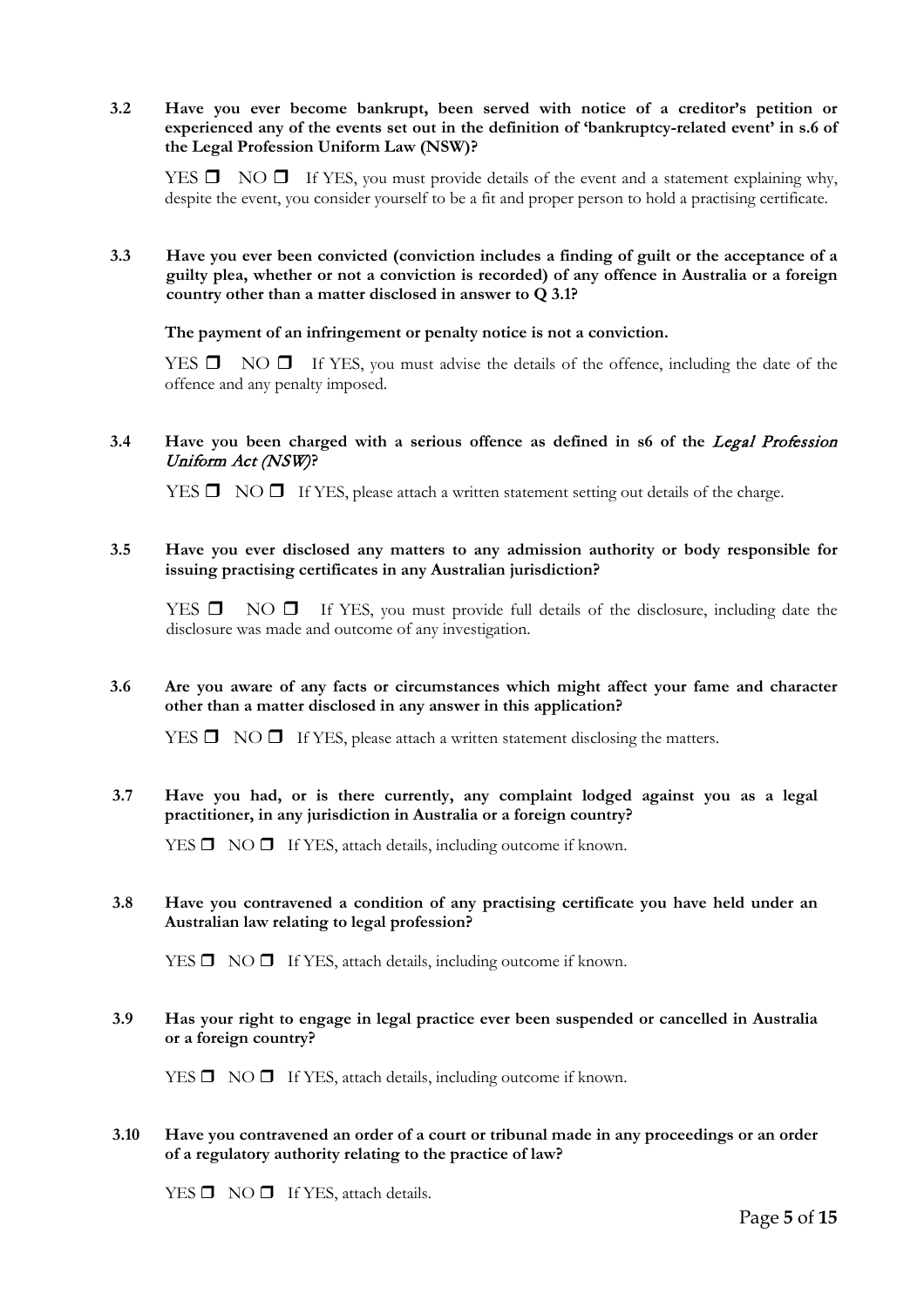**3.11 Rule 13 (1) of the** Legal Profession Uniform General Rules 2015 **sets out a list of matters that the Bar Council may have regard to in considering whether an applicant is or is not a fit and proper person to hold an Australian practising certificate. A copy of the rule is attached. You must address any matter raised by rule 13 (1) that has not otherwise been previously disclosed or referred to in this application**. **Please indicate by ticking the appropriate box which of the following statements applies to you:**

#### **Please tick only ONE box below**

- I have read Rule 13 (1) of the Legal Profession Uniform General Rules 2015 and wish to provide information in relation to matters referred to in rule 13 (1) of the *Legal Profession Uniform General Rules 2015***.** Statement attached.
- **OR**
- I have read Rule 13 (1) of the Legal Profession Uniform General Rules 2015 and there is nothing further to disclose regarding matters referred to in rule 13 (1) of the *Legal Profession Uniform General Rules 2015*.

# **PART FOUR – OTHER MATTERS**

#### **Aboriginal or Torres Strait Islander Identification**

**a. Do you identify as an Aboriginal person or Torres Strait Islander?^: YES / NO / PREFER NOT TO ANSWER**

^The New South Wales Bar Association uses the definition of Aboriginal people and Torres Strait Islanders as adopted by the High Court in the Tasmanian Dams Case (*Commonwealth v Tasmania* (1983) 158 CLR 1), which is a three-part test: (i) a person must be of Aboriginal or Torres Strait Island descent;

(ii) who identifies as an Aboriginal person or a Torres Strait Islander; and

(iii) who is accepted by the relevant community as an Aboriginal person or a Torres Strait Islander.

#### **b. Do you consent to be contacted by the NSW Bar Association in respect of your Aboriginal or Torres Strait Islander identity?^: YES / NO / NOT APPLICABLE**

^This information is sought to enable the Association to collate accurate information about First Nations barristers at the NSW Bar. The Association may share de-identified data about the number of First Nations barristers with other organisations. It may be the case that information provided may result in contact from the Association about potential opportunities for assistance, advancement and involvement in matters relevant to First Nations barristers.

#### **Membership of the Australian Bar Association**

The holder of an Australian Practising Certificate who is also a member of the New South Wales Bar Association is automatically entitled to membership of the Australian Bar Association (ABA) and your practice details will be provided to the ABA for inclusion in its 'find a barrister' directory. You can however opt out from membership of the ABA. Should you wish to do so please indicate clearly below:

I **DO NOT** wish to be a member of the Australian Bar Association.

If you did not opt out of membership of the ABA and you identify as Aboriginal or Torres Strait Islander, do you consent to: (i) your Aboriginal or Torres Strait Islander identity being disclosed to the ABA; and (ii) your profile on the Bar Association's 'Find a Barrister Directory' being linked to on the ABA's 'Indigenous Barristers Directory' publicly-available website? **YES / NO**

## **InBrief**

The NSW Bar Association sends *InBrief,* a news and current awareness bulletin, daily to all barristers. It contains practice related information concerning practising certificates, continuing professional development, legislation, and matters of legal policy as well as details of appointments and social functions.

If you **do not** wish to receive broadcast e-mails from the Association, please indicate clearly below.

I do NOT wish to receive broadcast e-mails from the Association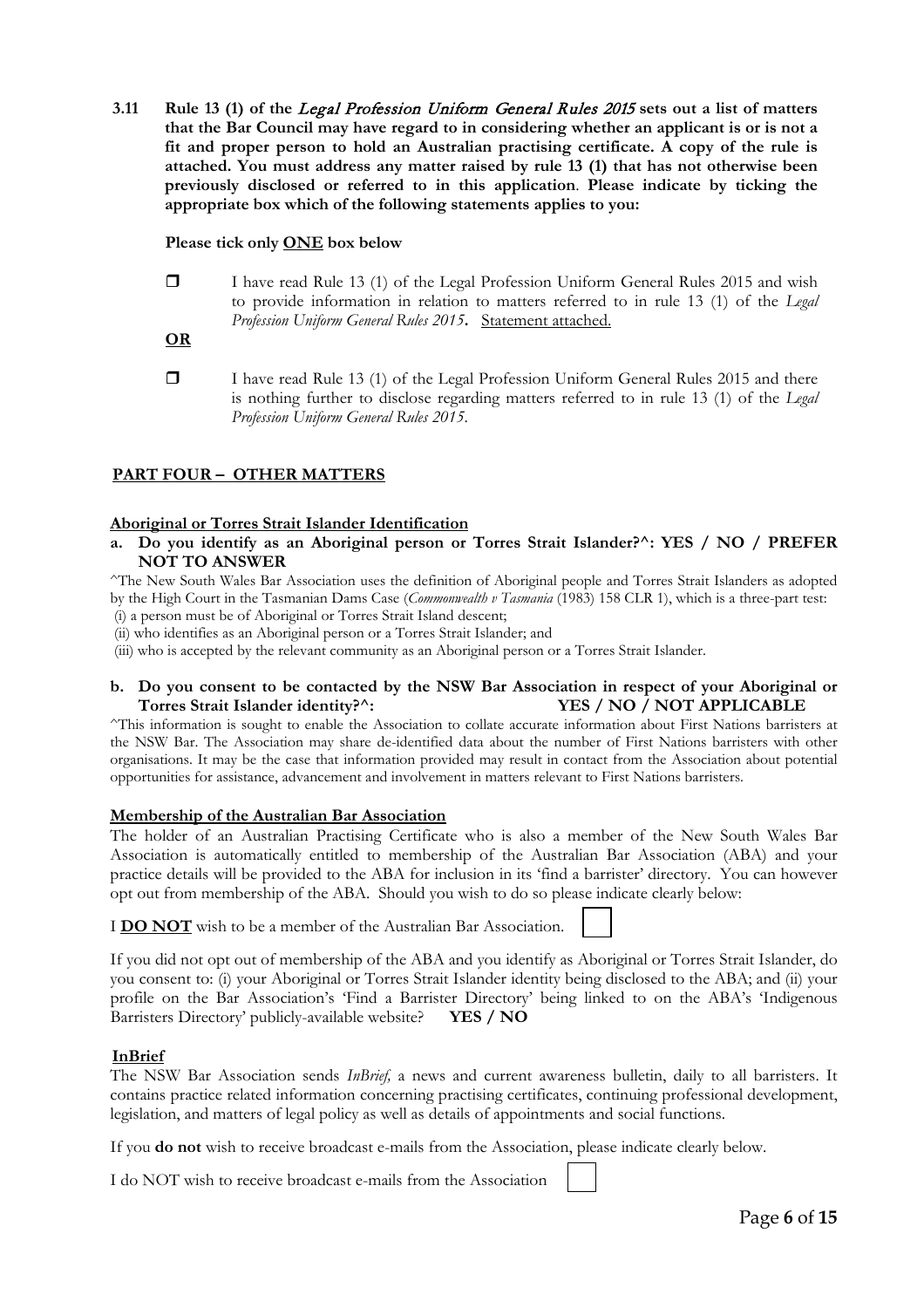#### **Time frame for determination of your application**

Your application for a practising certificate will be determined by the Bar Council **within 90 days** from the date the complete application is received, failing which there is a deemed refusal of the application (see section 464(3) of the *Legal Profession Uniform Law 2015* and rule 111 of the *Legal Profession Uniform General Rules 2015*).

#### **Further information may be sought**

The Bar Council may also seek further relevant information from you (see rule 12(3) of the *Legal Profession Uniform General Rules 2015*). Your co-operation in providing any further information sought will assist in the timely determination of your application.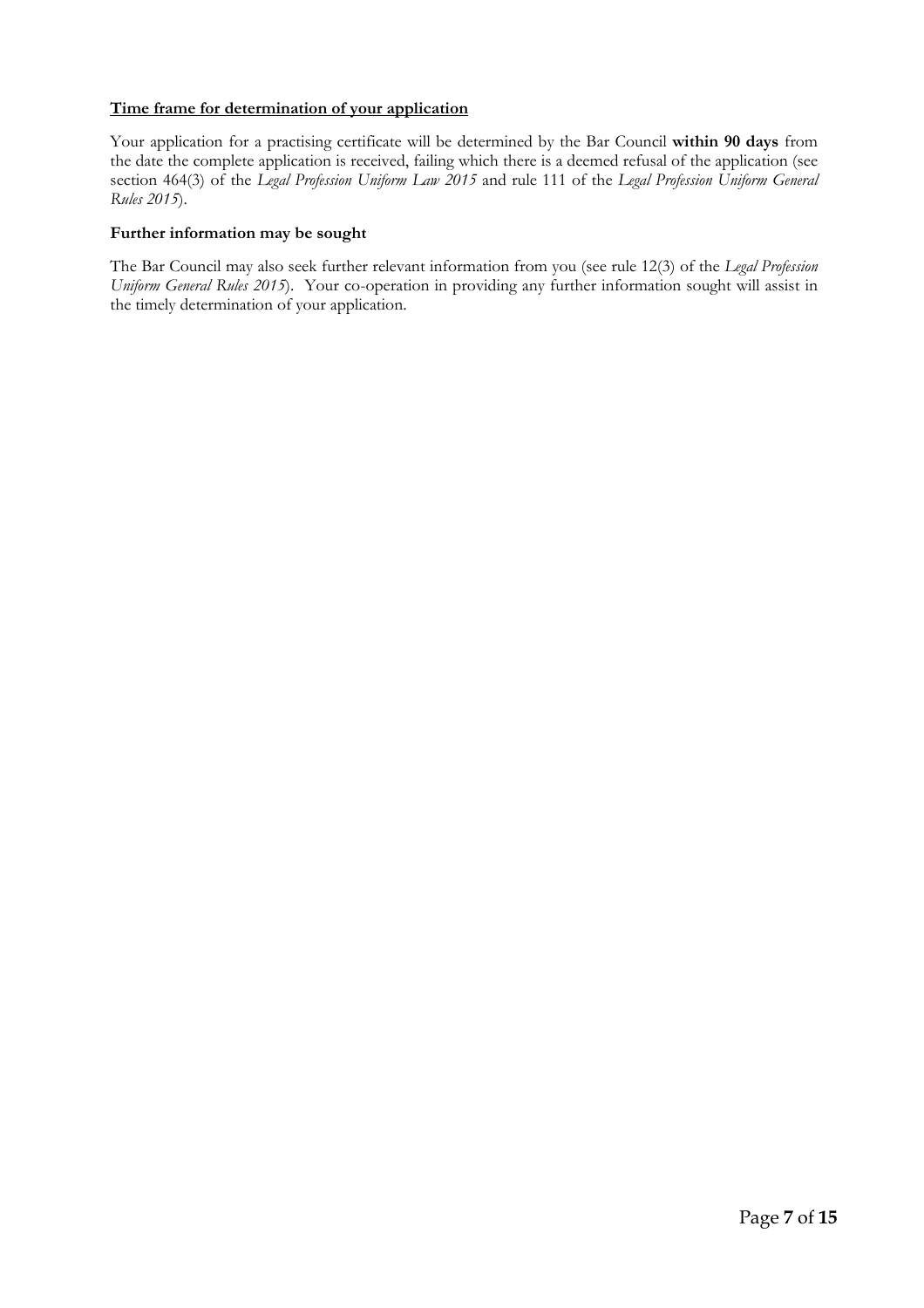# **PRIVACY STATEMENT**

Information about you is collected, stored, used and disclosed by the New South Wales Bar Association in accordance with the *Privacy Act 1988* (Cth).

Information provided by you to the Association will be used by the Association in carrying out its functions under the *Legal Profession Uniform Law (NSW)*, the *Legal Profession Uniform Law Application Act 2014* and the regulations and rules made under those Acts.

Barristers' public practice contact details are provided to other organisations for the purposes of printed and electronic publications approved from time to time by the Bar Council e.g. the *Law* Almanac and *Law Society Diary*, and the Association on request also provides practice contact details to members of the public.

The NSW Bar Association may disclose information to the Office of the Legal Services Commissioner (NSW), the Legal Services Council and the Commissioner for Uniform Legal Services Regulation, and other regulatory authorities in Australia and overseas pursuant to the legal profession legislation.

Information provided by members of the Association will also be used to maintain membership records. Your practice details will, if you have agreed, appear on the Association's 'Find a Barrister' webpage which allows members of the public and solicitors to search for a barrister suited to their particular need.

If you do not provide the necessary information requested, we may be unable to process your application for a practising certificate or be required to request further information from you.

The Association is committed to upholding the Australian Privacy Principles (APP's) under the *Privacy Act*  and will not use or otherwise manage your personal information contrary to the APP's except with your consent or as otherwise required by law.

For further information on how the NSW Bar Association will collect, store and use personal information, and how an individual may obtain access to and where necessary correct their personal information, please see the NSW Bar Association's Privacy Policy available at: http://www.nswbar.asn.au/privacy-policy. The Policy also contains information about how you can complain about a breach of the APPs and how the NSW Bar Association will deal with any such complaint.

Note that by submitting this completed application you consent to the making of enquiries and the exchange of information with regulatory authorities concerning all matters disclosed in this application.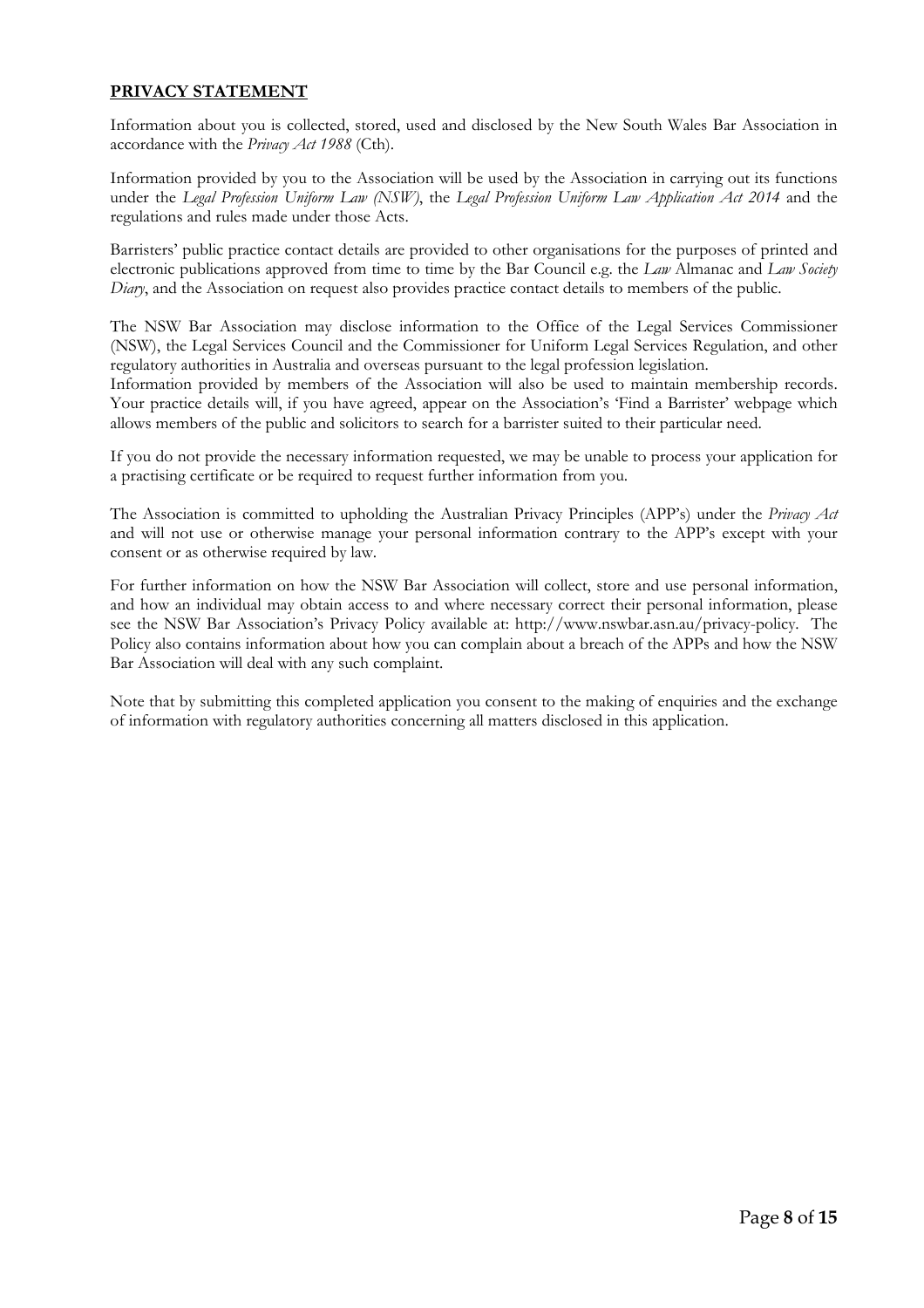# **STATUTORY DECLARATION**

| $(NSW)^1$ .                                                                                               | do solemnly and sincerely declare that the information and particulars set forth in the above application<br>for a practising certificate are true in substance and in fact and I make this solemn declaration<br>conscientiously believing the same to be true, and by virtue of the provisions of the Oaths Act 1900 |
|-----------------------------------------------------------------------------------------------------------|------------------------------------------------------------------------------------------------------------------------------------------------------------------------------------------------------------------------------------------------------------------------------------------------------------------------|
|                                                                                                           |                                                                                                                                                                                                                                                                                                                        |
|                                                                                                           |                                                                                                                                                                                                                                                                                                                        |
|                                                                                                           |                                                                                                                                                                                                                                                                                                                        |
| before me                                                                                                 |                                                                                                                                                                                                                                                                                                                        |
| WITNESS (Delete as appropriate)<br>JUSTICE OF THE PEACE/NOTARY PUBLIC<br>SOLICITOR/BARRISTER <sup>2</sup> | <b>APPLICANT</b>                                                                                                                                                                                                                                                                                                       |
| 1. *I saw the face of the declarant/ deponent,                                                            |                                                                                                                                                                                                                                                                                                                        |

2. \*I have known the person for at least 12 months, or

\*I have confirmed the person's identity with …………………………….

 $\overline{a}$ 

<span id="page-8-0"></span><sup>1</sup> If you are making this declaration in a place outside New South Wales, you must amend the declaration accordingly

<span id="page-8-1"></span><sup>2</sup> In NSW statutory declarations may be witnessed by a barrister.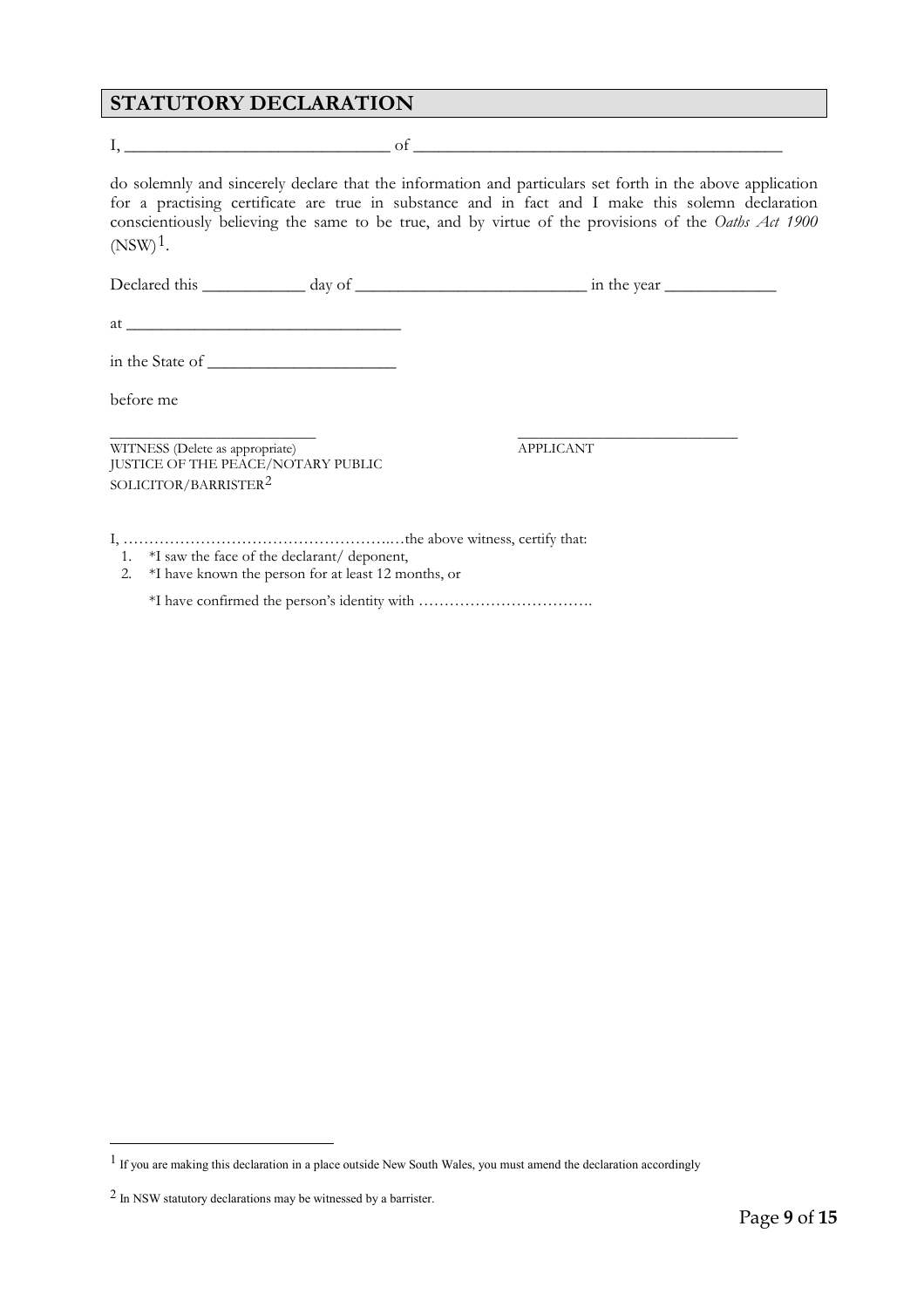**Page left blank**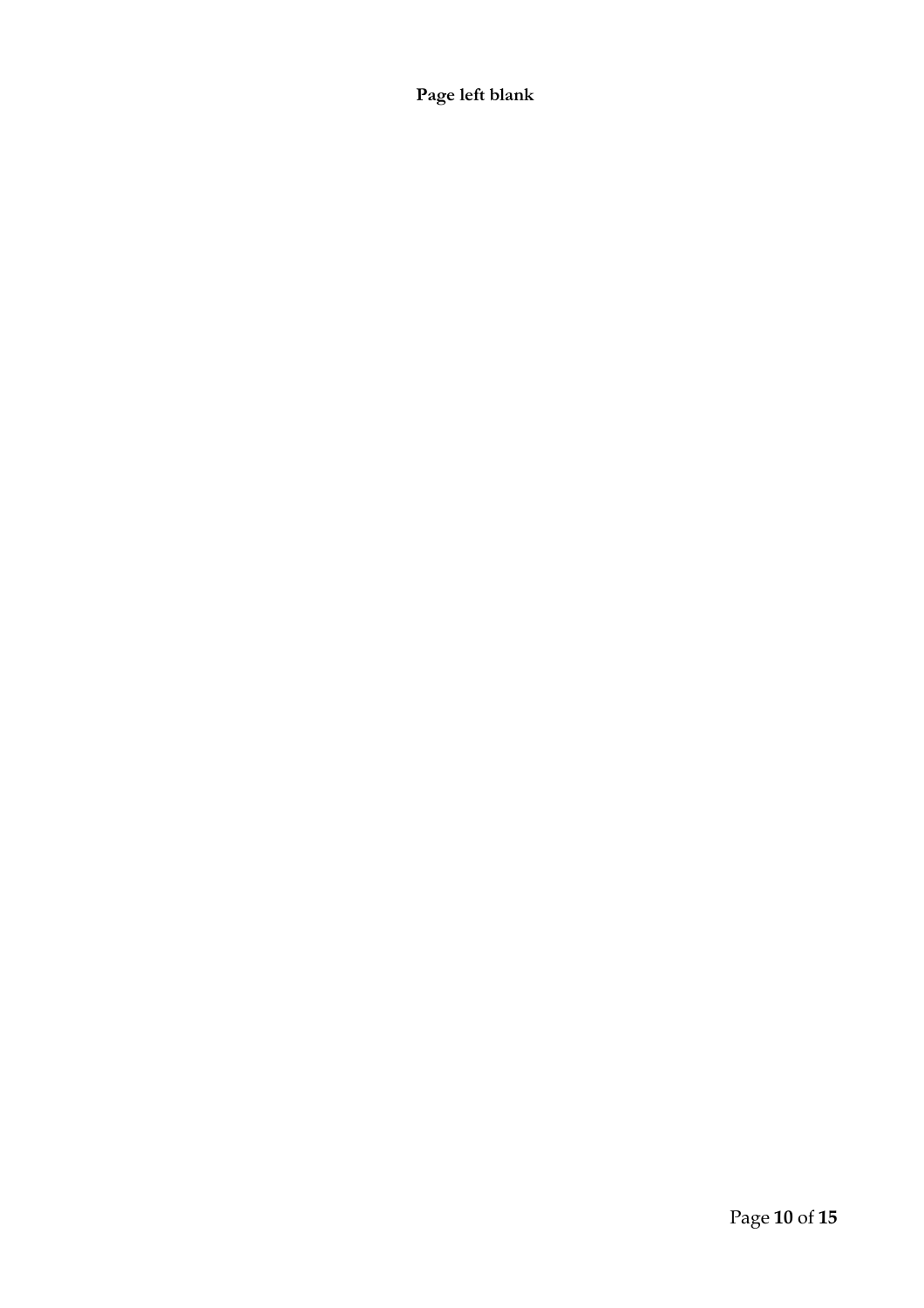# **If paying the practising certificate fee by credit card please complete this section**.

A schedule of the fees is attached to this form

| Signature |  |
|-----------|--|

# **Please note: If wish to concurrently apply for the NSW Bar Association Membership, include the membership application fee (as outlined in the schedule) in this section.**

Card Verification Code (CVC) : For American Express Cards, it is the 4-digit number on the front of the card. For most other credit cards it is the 3-digit code appearing on the back of the card.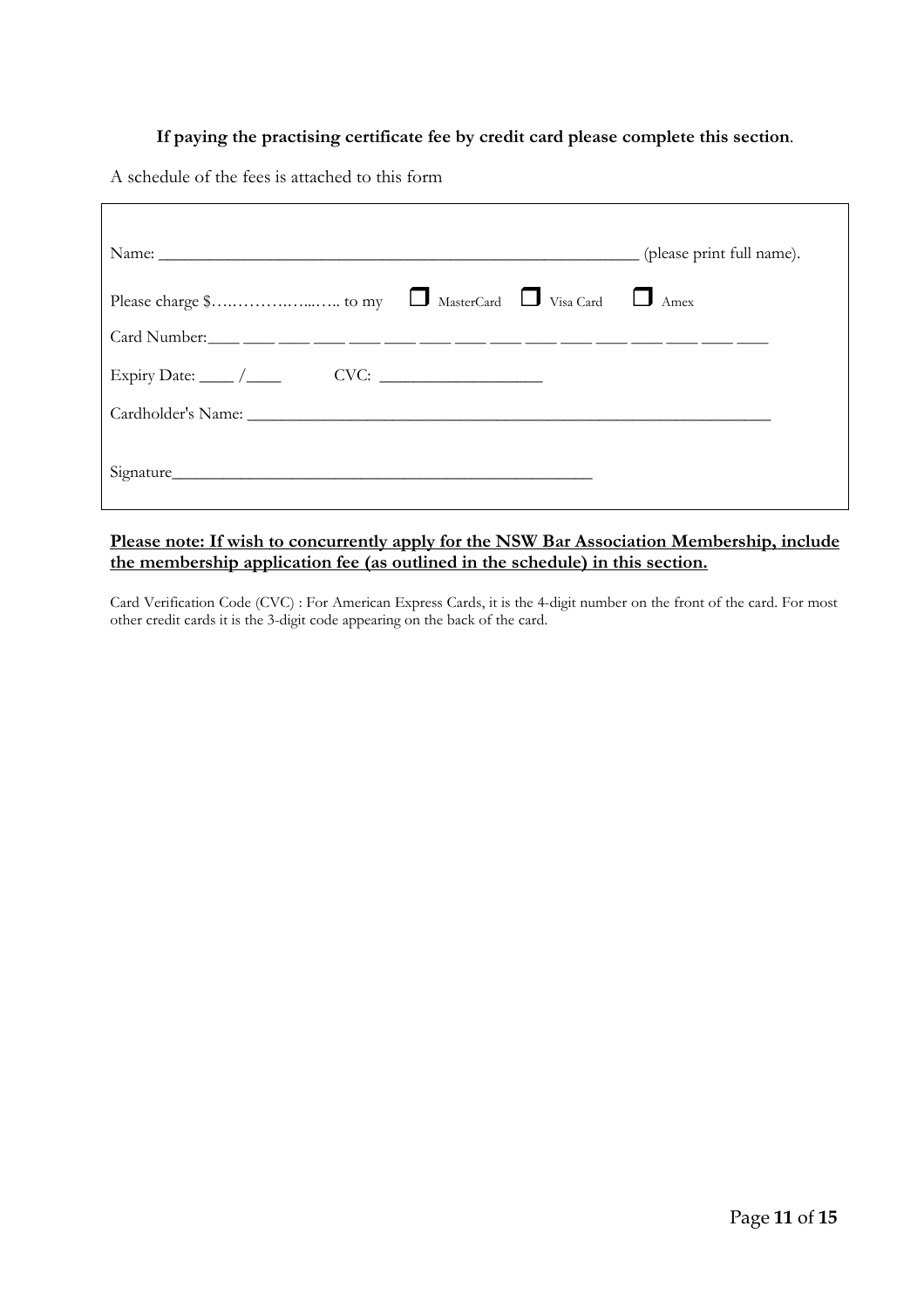# **LODGING YOUR APPLICATION**

A completed application form and payment of the applicable fee must be received before your application will be accepted. Before a practising certificate can be issued you must hold professional indemnity insurance.

# **Checklist**

Please note that the following documents must be received by the NSW Bar Association with this completed form before your application can be accepted:

Completed application form and any additional details attached.

- $\Box$  Copy of the certificate of currency for your professional indemnity insurance for the current practice year. Your policy must be valid from the date you wish to commence practice until 30 June next.
- Your Australian Business Number (*for barristers based in Australia only (as applicable)*).
- A certified copy of your **certificate of admission** in New South Wales or if not admitted in NSW, a certified copy of your certificate of admission from another Australian jurisdiction. Please note that any practising certificate you currently hold is not a certificate of admission.
- A certificate of good standing (no older than 2 months) from each authority that has previously issued you with a practising certificate in Australia or overseas.
- $\Box$  The fee for your practising certificate (see page 15).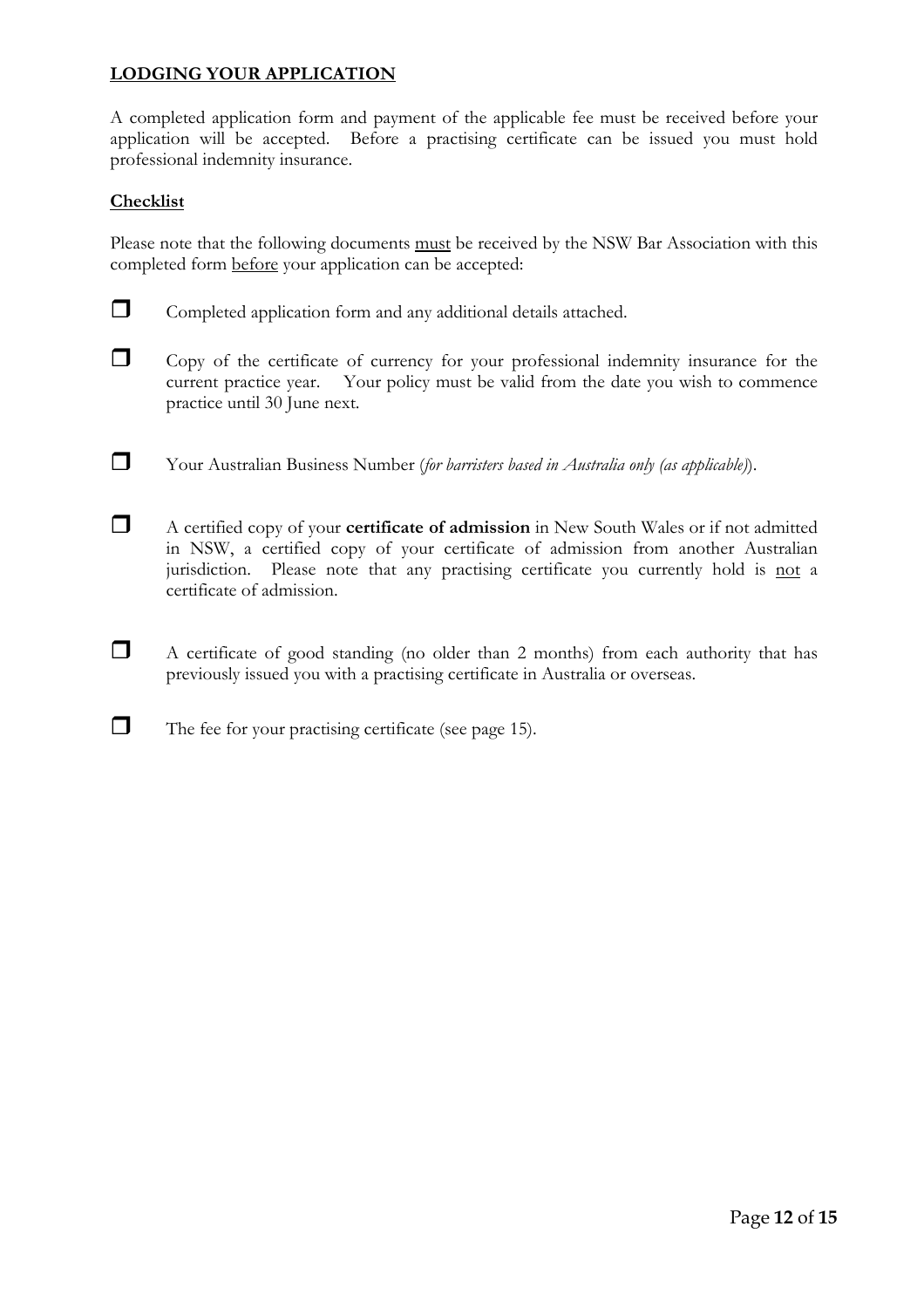#### **LEGAL PROFESSION UNIFORM GENERAL RULES 2015**

#### **13 Consideration of application for grant or renewal of Australian practising certificate**

(1) For the purposes of section 45 of the [Uniform Law,](http://www.austlii.edu.au/au/legis/nsw/consol_reg/lpugr2015372/s5.html#uniform_law) in considering whether an applicant is or is not a fit and proper person to hold an Australian practising certificate, the [designated local regulatory authority](http://www.austlii.edu.au/au/legis/nsw/consol_reg/lpugr2015372/s5.html#designated_local_regulatory_authority) may have regard to any of the following matters:

- (a) whether the applicant is currently of good fame and character,
- (b) whether the applicant is, or has been:

(i) an insolvent under administration, or

(ii) a director or principal of an [incorporated legal practice](http://www.austlii.edu.au/au/legis/nsw/consol_reg/lpugr2015372/s6.html#incorporated_legal_practice) while the legal practice is or was insolvent, or

- (iii) a director of a company while the company is or was insolvent,
- (c) whether the applicant has been convicted or found guilty of an offence in Australia or a foreign country, and if so:
	- (i) the nature of the offence, and
	- (ii) how long ago the offence was committed, and
	- (iii) the applicant's age when the offence was committed,
- (d) whether the applicant has engaged in legal practice in Australia:
	- (i) when not permitted to do so under a law or previous law of a State or Territory, or
	- (ii) if admitted, in contravention of a condition to which the admission was subject, or
	- (iii) if holding an Australian practising certificate, in contravention of a condition to which
	- the certificate was subject or while the certificate was suspended,
- (e) whether the applicant has engaged in legal practice in a foreign country:
	- (i) when not permitted to do so by or under a law of that country, or

(ii) if permitted to do so, in contravention of a condition to which the permission was subject,

(f) whether the applicant:

(i) is currently subject to an unresolved complaint, investigation, charge or order under an [Australian law relating to the legal profession](http://www.austlii.edu.au/au/legis/nsw/consol_reg/lpugr2015372/s5.html#australian_law_relating_to_the_legal_profession) or under a corresponding foreign law, or

(ii) has been the subject of disciplinary action, however expressed, under an [Australian law](http://www.austlii.edu.au/au/legis/nsw/consol_reg/lpugr2015372/s5.html#australian_law_relating_to_the_legal_profession)  [relating to the legal profession,](http://www.austlii.edu.au/au/legis/nsw/consol_reg/lpugr2015372/s5.html#australian_law_relating_to_the_legal_profession) or under a corresponding foreign law, that involved a finding adverse to the applicant,

(g) whether the applicant:

(i) is the subject of current disciplinary action, however expressed, in another profession or occupation in Australia or a foreign country, or

(ii) has been the subject of disciplinary action, however expressed, in another profession or occupation in Australia or a foreign country that involved a finding adverse to the applicant,

(h) whether the applicant's name has been removed from:

(i) a roll of Australian lawyers, however described or expressed, in any jurisdiction, or (ii) a foreign roll of practitioners,

- (i) whether the applicant's right to engage in legal practice has been suspended or cancelled in Australia or a foreign country,
- (j) whether the applicant has contravened, in Australia or a foreign country, a law about trust money or trust accounts,
- (k) whether, under an [Australian law relating to the legal profession](http://www.austlii.edu.au/au/legis/nsw/consol_reg/lpugr2015372/s5.html#australian_law_relating_to_the_legal_profession) or a law of the Commonwealth, a supervisor, manager or receiver, however described, is, or has been, appointed in relation to any legal practice engaged in by the applicant,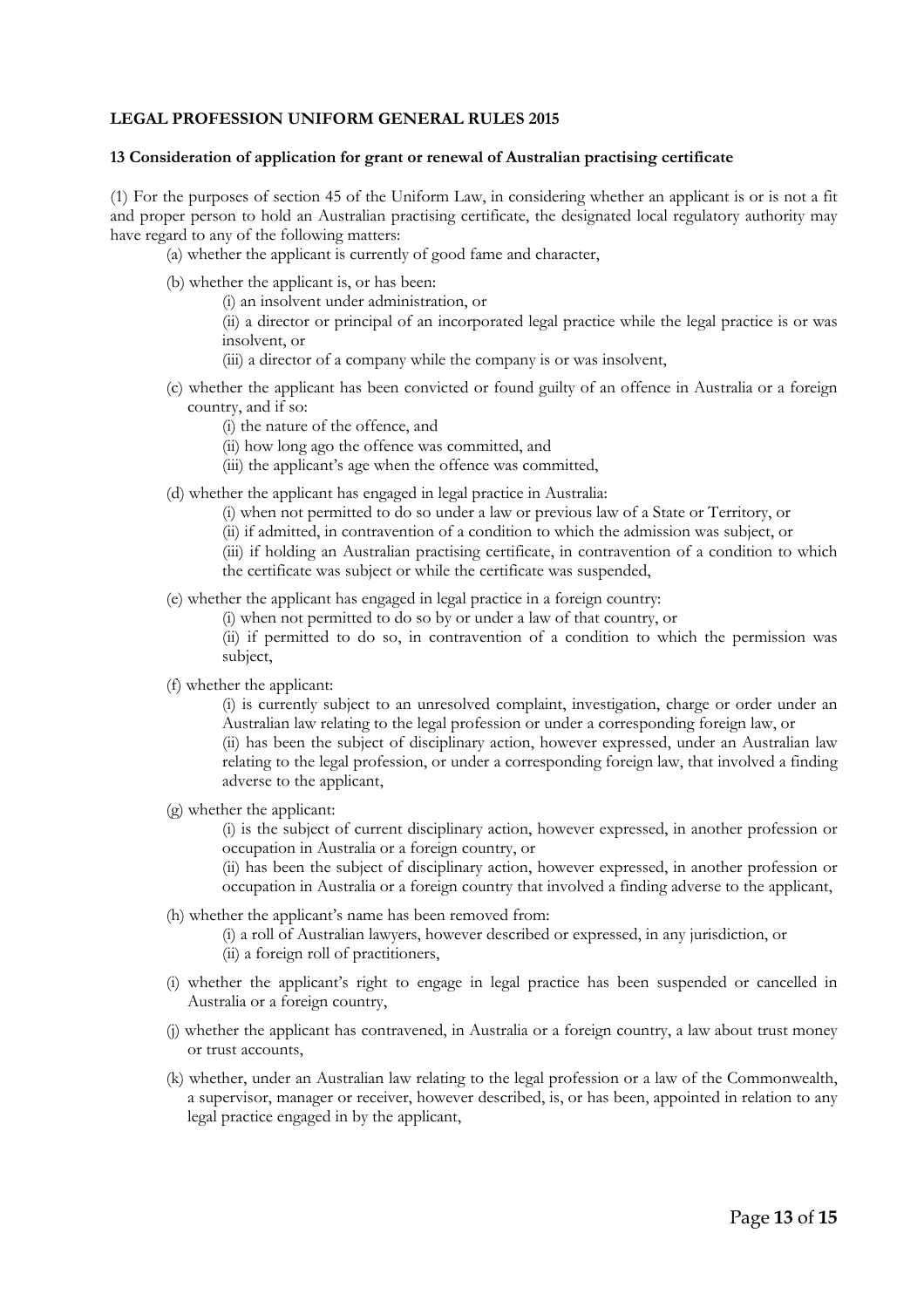- (l) whether the applicant is, or has been, subject to an order under an [Australian law relating to the](http://www.austlii.edu.au/au/legis/nsw/consol_reg/lpugr2015372/s5.html#australian_law_relating_to_the_legal_profession)  [legal profession](http://www.austlii.edu.au/au/legis/nsw/consol_reg/lpugr2015372/s5.html#australian_law_relating_to_the_legal_profession) or a law of the Commonwealth, disqualifying the applicant from:
	- (i) being employed by, or a partner of, an Australian legal practitioner, or
	- (ii) managing a corporation,
- (m) whether the applicant is currently unable to carry out satisfactorily the inherent requirements of practice as an Australian legal practitioner,
- (n) whether the applicant has provided incorrect or misleading information in relation to any application for an Australian practising certificate under an [Australian law relating to the legal](http://www.austlii.edu.au/au/legis/nsw/consol_reg/lpugr2015372/s5.html#australian_law_relating_to_the_legal_profession)  [profession,](http://www.austlii.edu.au/au/legis/nsw/consol_reg/lpugr2015372/s5.html#australian_law_relating_to_the_legal_profession)
- (o) whether the applicant has contravened a condition of a previous Australian practising certificate under an [Australian law relating to the legal profession,](http://www.austlii.edu.au/au/legis/nsw/consol_reg/lpugr2015372/s5.html#australian_law_relating_to_the_legal_profession)
- (p) whether the applicant has contravened an [Australian law relating to the legal profession,](http://www.austlii.edu.au/au/legis/nsw/consol_reg/lpugr2015372/s5.html#australian_law_relating_to_the_legal_profession)
- (q) whether the applicant has contravened:
	- (i) an order of a court or tribunal made in any proceedings, or

(ii) (without limitation) an order of a [designated local regulatory authority](http://www.austlii.edu.au/au/legis/nsw/consol_reg/lpugr2015372/s5.html#designated_local_regulatory_authority) or other person or body under legislation of any jurisdiction so far as the legislation relates to the control or discipline of any Australian lawyers or to the practice of law,

- (r) whether the applicant has failed at any time to pay a required contribution or levy to the fidelity fund of a jurisdiction,
- (s) whether the applicant has failed to comply with a requirement under an [Australian law relating to](http://www.austlii.edu.au/au/legis/nsw/consol_reg/lpugr2015372/s5.html#australian_law_relating_to_the_legal_profession)  [the legal profession](http://www.austlii.edu.au/au/legis/nsw/consol_reg/lpugr2015372/s5.html#australian_law_relating_to_the_legal_profession) in relation to professional indemnity insurance,
- (t) whether the applicant has failed to pay any costs or expenses for which the applicant was liable under an [Australian law relating to the legal profession,](http://www.austlii.edu.au/au/legis/nsw/consol_reg/lpugr2015372/s5.html#australian_law_relating_to_the_legal_profession)
- (u) any other matter that is related to a matter referred to in another provision of this rule.